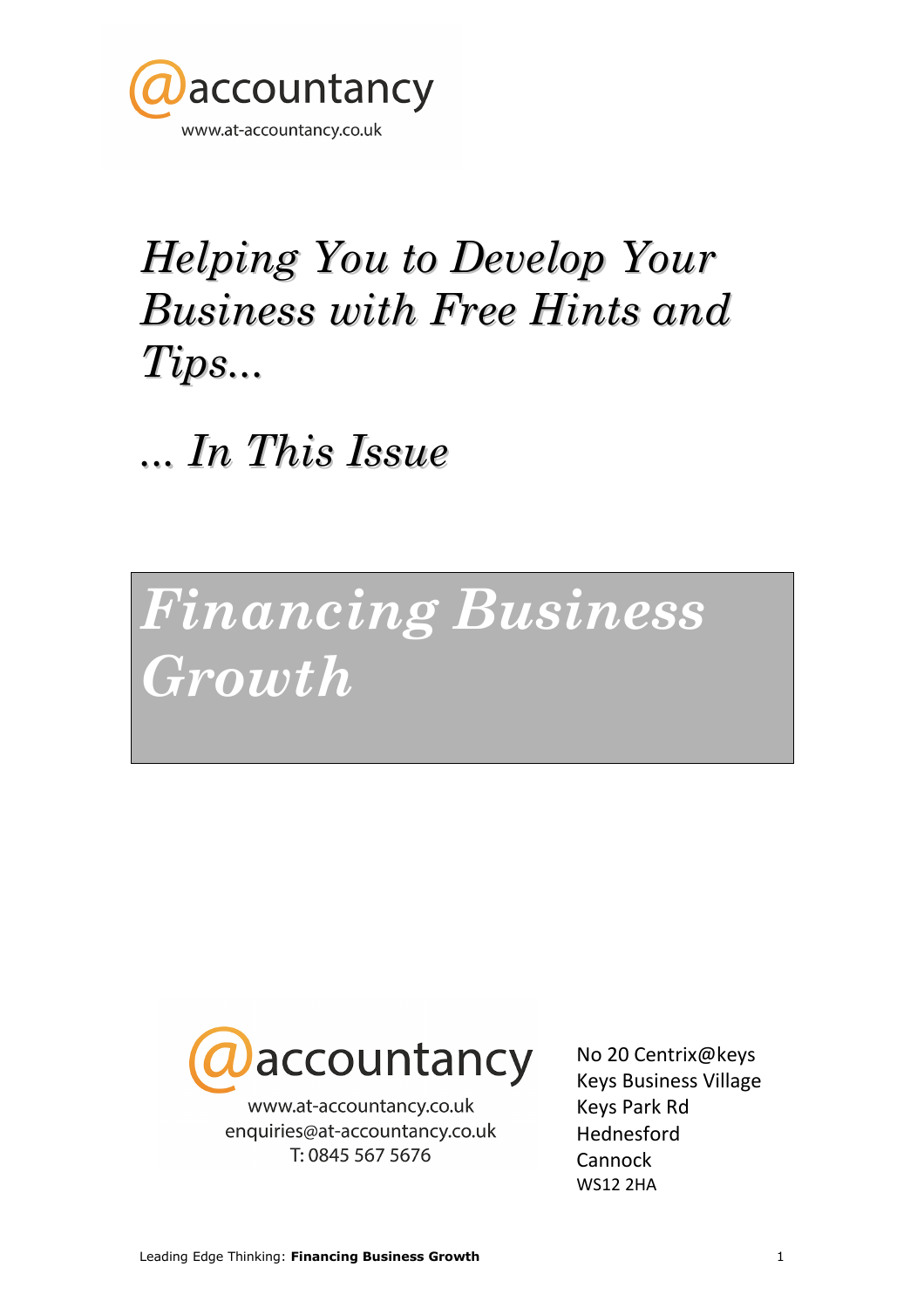## Financing Business Growth

 $\Rightarrow$  Making sure your finances measure up

## The Concept

GROWTH IS THE ETERNAL, ONGOING CHALLENGE FACING ALL ORGANISATIONS, INDIVIDUALS AND ECONOMIC ACTORS. Raising the revenue, profile and respectability of your organisation is not only attractive – it is essential for corporate survival. The need to build total shareholder return should be the foremost consideration of strategists and business leaders. However, as with all forms of entrepreneurship, growth is a great consumer of capital, it is important therefore to chart a balance between generating additional capital through growth and consuming it.

#### Self-financing growth

What is needed is a framework to identify and manage the level of growth that a company's cash flow can support. To grow without seeking external finance (important in a world where potential stakeholders are increasingly nervous) is very attractive. To do this, leaders must understand their self-financeable growth rate (SFG), which comprises three quantifiable factors:

- 1. The company's operating cash cycle.
- 2. The amount of cash required to finance sales.
- 3. The amount of cash generated.

The SFG rate is the amount of internally financed growth possible given the prevailing financial restraints. The important point is that these financial restraints are related to the amount of growth (the growth discussed here is, of course, growth in sales revenue).

Although the idea of calculating the SFG rate may seem simple it is still effective for complex business models. To calculate the SFG rate, first quantify the factors that compose it: the operating cash cycle, the amount of cash required to finance sales and the amount of cash generated.

#### The operating cash cycle

This is the length of time a company's cash is tied up as working capital before a return is realised when customers pay for the product. An example is the amount of time a retailer must warehouse a product before the product is sold. In addition to the working capital needed, cash must be allowed for marketing, selling, employment costs and others. These costs may appear at various stages in the cash cycle, but for simplicity it is enough to assume (for anything except the largest quantities of cash) that such costs will be used uniformly through the cycle and to remember that this represents a  $cost - in$  other words, it is cash that cannot be used to grow the business. Also, it must not be ignored that there is usually some leeway in the time taken to pay for certain expenses (rent may only have to be paid within 30 working days) so that they can be put off, reducing the duration of the cycle. Also, for most operating cash cycles the effect of depreciation and discounted cash flow can be ignored. To improve the SFG rate, it is necessary to minimise the duration of the cycle.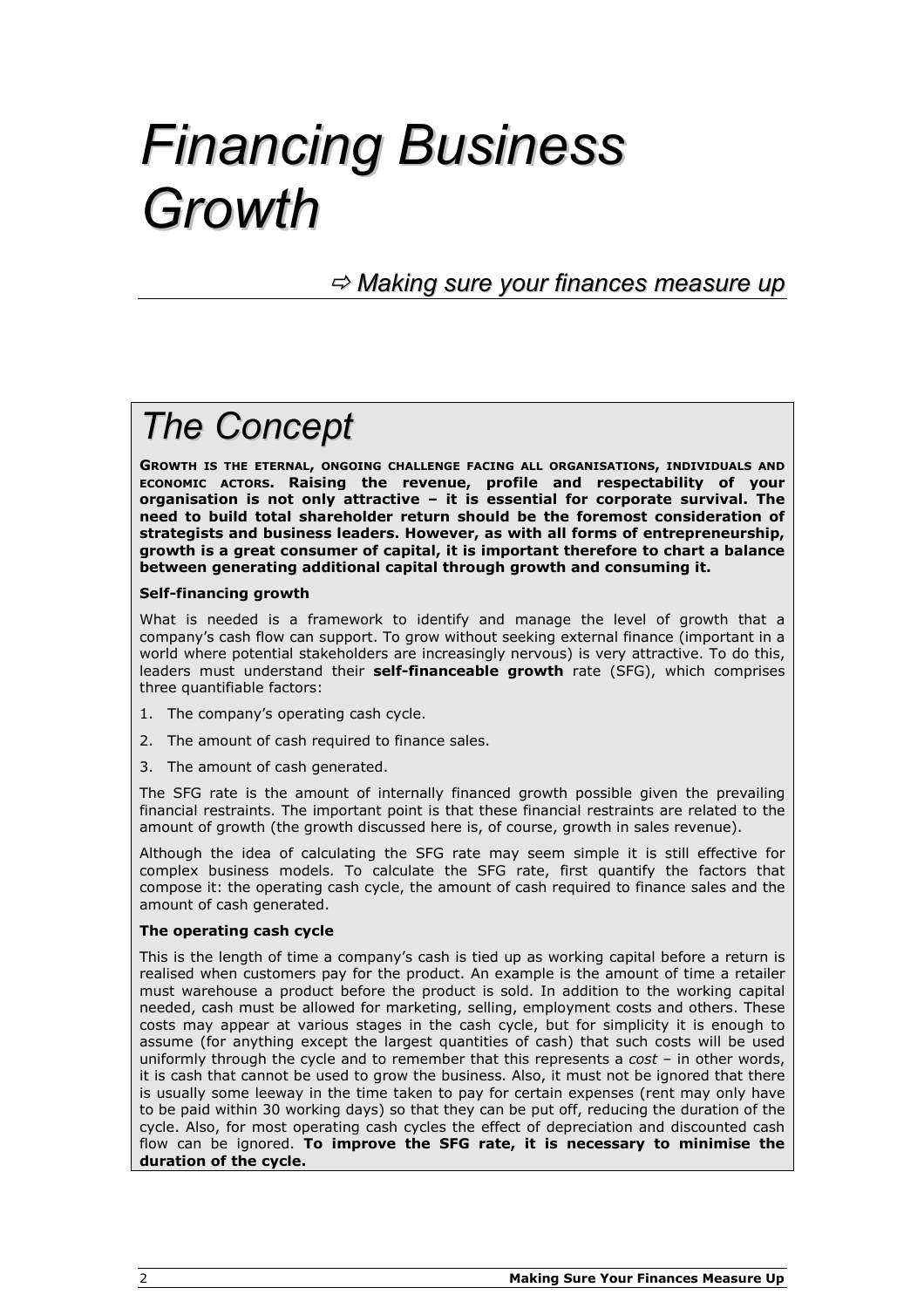#### The amount of cash tied up per cycle

Once the period that the cash is tied up is known, it is then necessary to calculate how much cash is involved. To sell one-dollar worth of goods and services, money must be invested in working capital – such as marketing and sales expenses. It may not be possible to make one dollar of revenue without first spending 90 cents on such expenses. If working capital is tied up for 50% of the cash cycle, and 90 cents are needed to produce one dollar of sales revenue, then the average amount of cash needed is thus 50% of 90 cents – or 45 cents. More important than the actual amounts, though, is the recognition that to sell, money will have to be invested – and that to grow sales revenue, accelerating amounts of investment are required. Reducing the amount of cash tied up per cycle, therefore, releases more capital that can finance growth and should be a priority, though not if it produces more sales where it is currently tied up than where it is spent. Too often businesses cut sales and marketing investments without realising the negative effect on sales revenue. The solution is to re-allocate capital to those areas where it will produce the greatest return.

#### The amount of cash generated per cycle

At the end of the cycle, sales of goods and services will realise the capital invested and also provide a profit (assuming that the business is profitable!). If operating expenses are 25 cents per dollar of sales and working capital needed is another 25 cents, then at the end of the cycle, when the dollar is generated, 50 cents will be left over as profit. This additional capital can be re-invested in the next cycle to finance further working capital requirements and operating expenses, and so produce more revenue.

#### Calculating the self-financeable growth rate

These three factors can be used to calculate the SFG rate: the amount of extra revenue that can be generated in the next cash cycle. If a company adds the additional capital from each cycle to the capital already invested, it raises their prospects for growth. If a cycle lasts 100 days and the prospect of growth due to the increase in sales-productive investment over each cycle is 10%, then the annual growth (over 365 days) is 3.65 x 10% = 36.5% per annum. The organisation can therefore afford to finance, using internal funds, a growth in sales revenue of 36.5% per annum. If a higher growth rate is sought, external finance will be required and if a lower growth rate is acceptable, surplus funds will be generated to invest elsewhere or return to stakeholders. Unless the operating cash cycle is extremely short, then the effect of compounding the cash generated in each cycle can be ignored. If, however, the cash is to be tied up for a large number of cycles, then the extra amount generated in each cycle must be compounded, rather than simply added. There is a feedback effect. Extra cash generated will mean extra investment that will, in turn, increase the prospect of generating cash in the future: creating a virtuous circle.

## Making it happen

This model of growth fits most businesses. However, businesses cannot manipulate the three variables themselves to manage the SFG rate. The financial strategist can manipulate:

- The speed of cash flow.
- Costs.
- Prices.

The speed of cash flow. The speed with which customers pay and the amount of time taken to move inventory determine the length of the operating cash cycle. If this cycle can be reduced, more growth is

Developing strategy beyond the next cycle means understanding the future of the product line and how it fits with other products, so that cash isn't squandered in areas that do not fit with the direction of the organisation.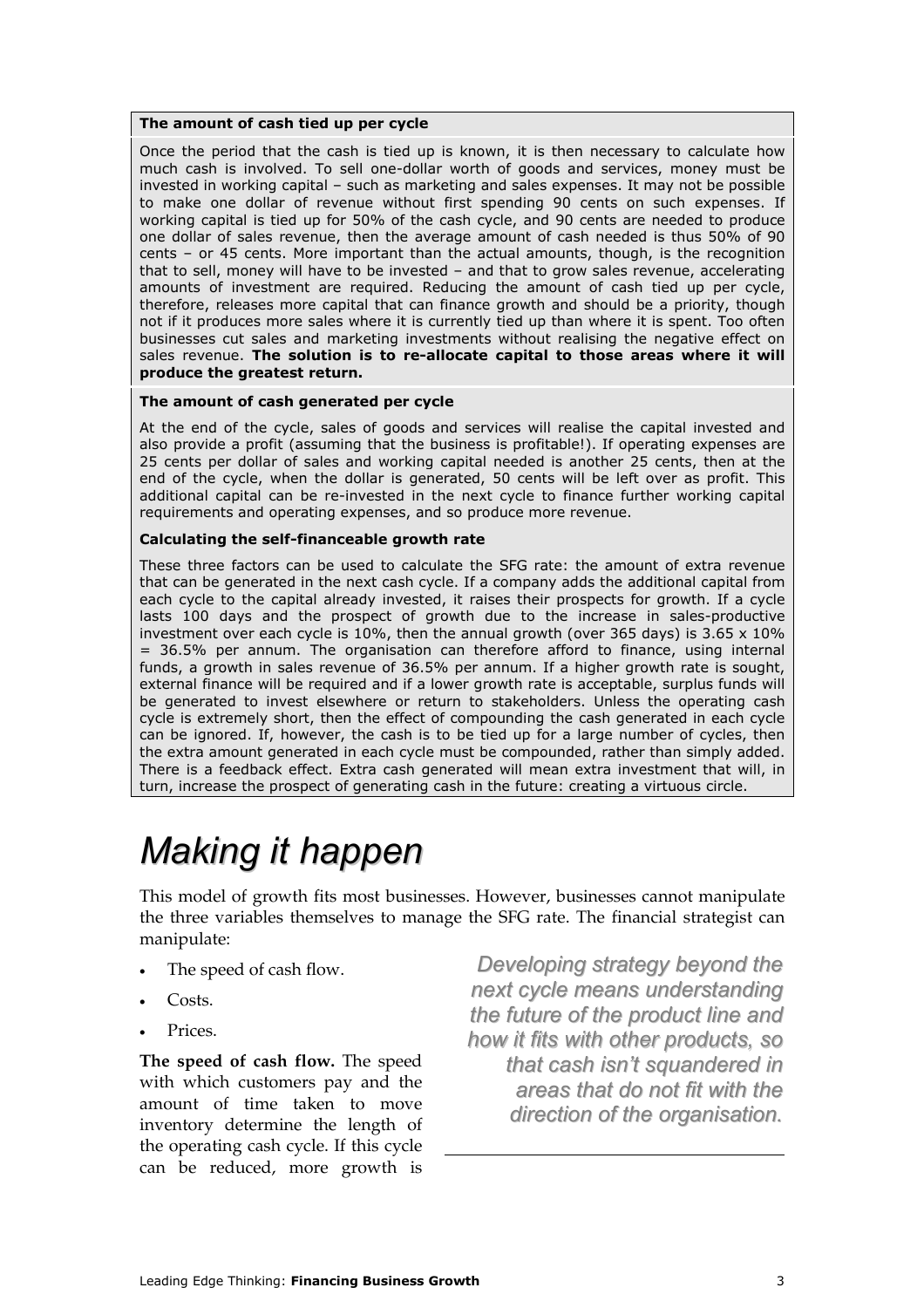achievable, as sales revenue is realised quicker, and a secondary effect of cost savings will result as, for instance, warehouses are used less. Operating expenses will fall slightly, and there will be more cycles per year so that a higher rate of annualised growth is attainable. Though many business strategists understand in an everyday way the importance of cash flow management, this model shows and quantifies its effect upon growth. Remember that cash now is worth more than cash in the future and that cash tied up is capital that is not necessarily being used as effectively as it could.

Costs. Another lever is to decrease the amount of cash needed to invest as working capital over each cycle and to streamline the business so that it is possible to grow sales using less investment. If the costs of sales fall and operating expenses fall, the cash required to finance the next cycle will fall, and the amount generated in each cycle will increase. Companies with large profit margins, such as software companies who produce CDs for a few dollars that then sell for hundreds, can afford to grow fast because they tie up

Growth is a great consumer of capital, it is important therefore to chart a balance between generating additional capital through growth and consuming it. What is needed is a framework to manage the level of growth that a company's cash flow can support.

little cash in inventory and because their high profit margins generate massive amounts of cash for further growth.

Prices. Depending on the price elasticity of demand, prices could be increased without necessarily dampening demand, raising revenue as a result; or prices could be lowered while stimulating a relatively large extension in demand that would similarly increase revenue. Manipulating prices could raise the amount of revenue generated, lowering the cost of sales – thereby increasing the amount of cash available to invest throughout each cycle.

#### Avoiding potential pitfalls

Runaway cost control. There are several dangers when employing this model. The first is that cost controlling will become rife and the company will mismanage the SFG rate, perhaps because market conditions will alter across future cash cycles. One

scenario, all too familiar over the last two dec- $<sup>1</sup>$ </sup> confuse wasted capital with capital that is neces cut costs, but not at the expense of vital future the firm's supply schedule. An alternative (and market conditions, such as the price elasticity will change between cycles while cash is simply change being ignored. Therefore, after each cycl is being re-invested and how much should  $k$ purposes. Otherwise, finance managers might generated in a specific cycle falls, causing a contraction in sales revenue that future cash cycles.

Remember that cash now is worth more than cash in the future and that cash tied up is capital that is not necessarily being used as effectively as it could.

Short-termism. Another danger is that financial and strategic managers will become too short-term in their outlook. Companies that develop their assets, including people, and recognise that their business is not a punctuated equilibrium of quick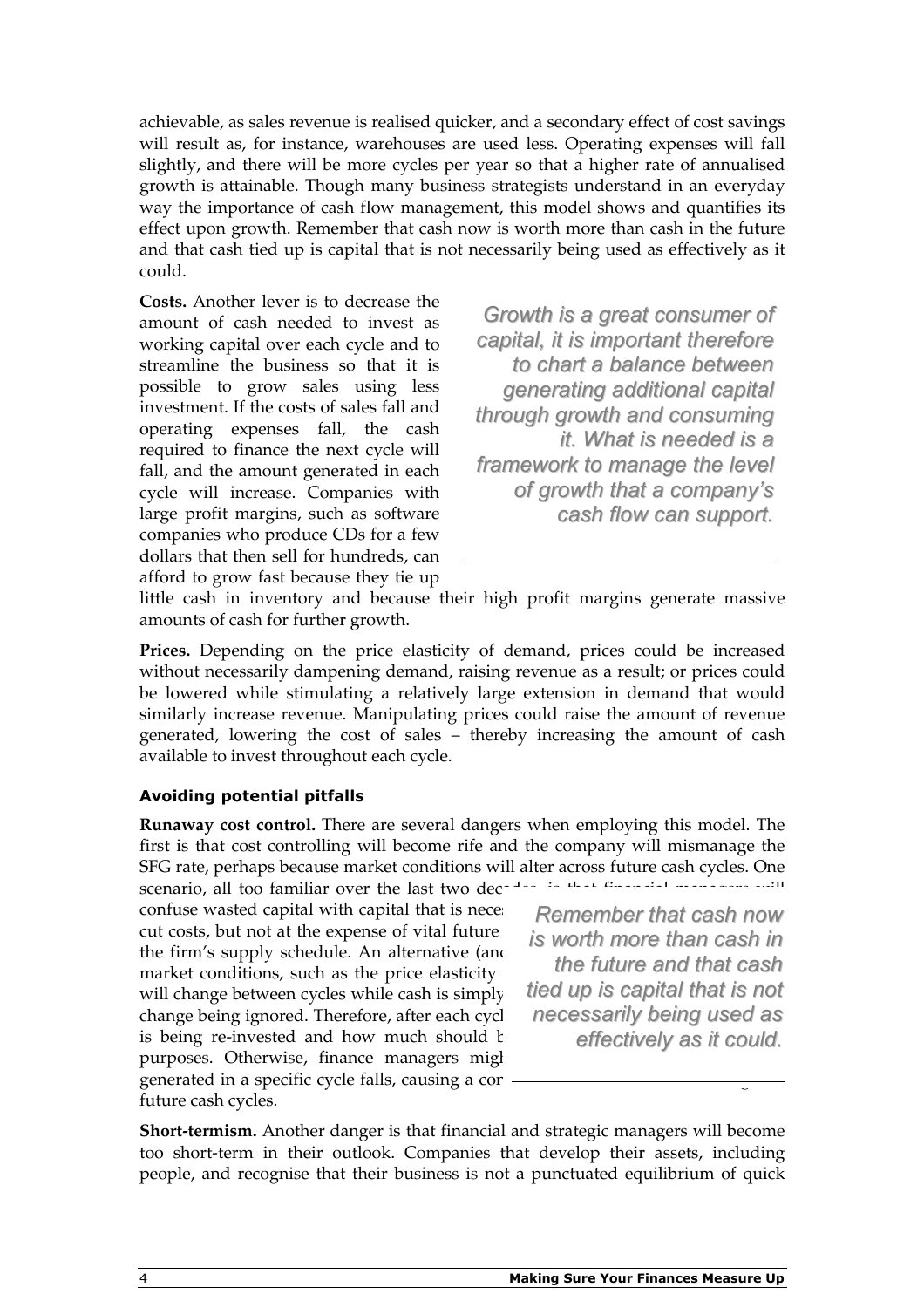profits but a living entity that must survive the years, generally succeed. This is not irreconcilable with savvy financial management, and the key concept here is that to keep long-term success on track it is necessary to make sure that projects are sustainable on a smaller time scale. Certainly, closer inspection of where a company's cash is and how it can be made to work harder cannot be damaging, unless it is seriously misunderstood.

Focusing on one variable. A major source of failure when formulating financial strategy is to concentrate on only one variable, allowing inefficiencies to persist in some areas in an effort to build efficiency in another. All of the variables influencing the SFG rate must be controlled and a workable plan must be devised to achieve this.

Underestimating complexity. When formulating your approach, build into the model an understanding of the specific complexities facing your business rather than merely using a generalised approach. Sources of complexity include:

- Depreciation and the need for asset replacement. This will lead to a slight increase in the cash needed per cycle to keep sales revenue constant. Some, albeit fairly low, amount of investment will be needed simply to maintain sales.
- The nature of investing over many cycles. The simple model described above assumes that the company has capacity to allow for growth and that large, costly and long-running projects are not required.

If the latter comes to pass then it may be necessary to tie cash up for multiple cycles – say, in a costly development project that will only give a return after several cycles.

• Multiple product lines. When multiple product lines exist, internal funds can be switched between different uses, so that the company invests cash generated from one cycle not in the subsequent cycle, but in an entirely different cycle for an entirely different product in an entirely different market. In this instance, an awareness of the conditions in

different markets and how they are likely to change is essential.

When cash from one cycle is realised, it does not have to be re-invested in another cycle. Part of delivering effective growth is to know when the time is right to stop growing organically, when it is right to search for new opportunities, such as developing new products or acquiring new businesses, and when it is better to focus on all stakeholders. The technique of self-financeable growth makes a product line profitable and sustainable rather than a cash hungry

Self-financeable growth makes a product profitable and sustainable rather than a cash hungry monster, but managing the SFG rate is not the only business objective. Improving efficiency does not preclude the company from finding other ways to pursue growth.

monster, but it is important to recognise that managing the SFG rate is not the only objective for a business. Improving efficiency in this area does not preclude the company from pursuing growth in other ways too.